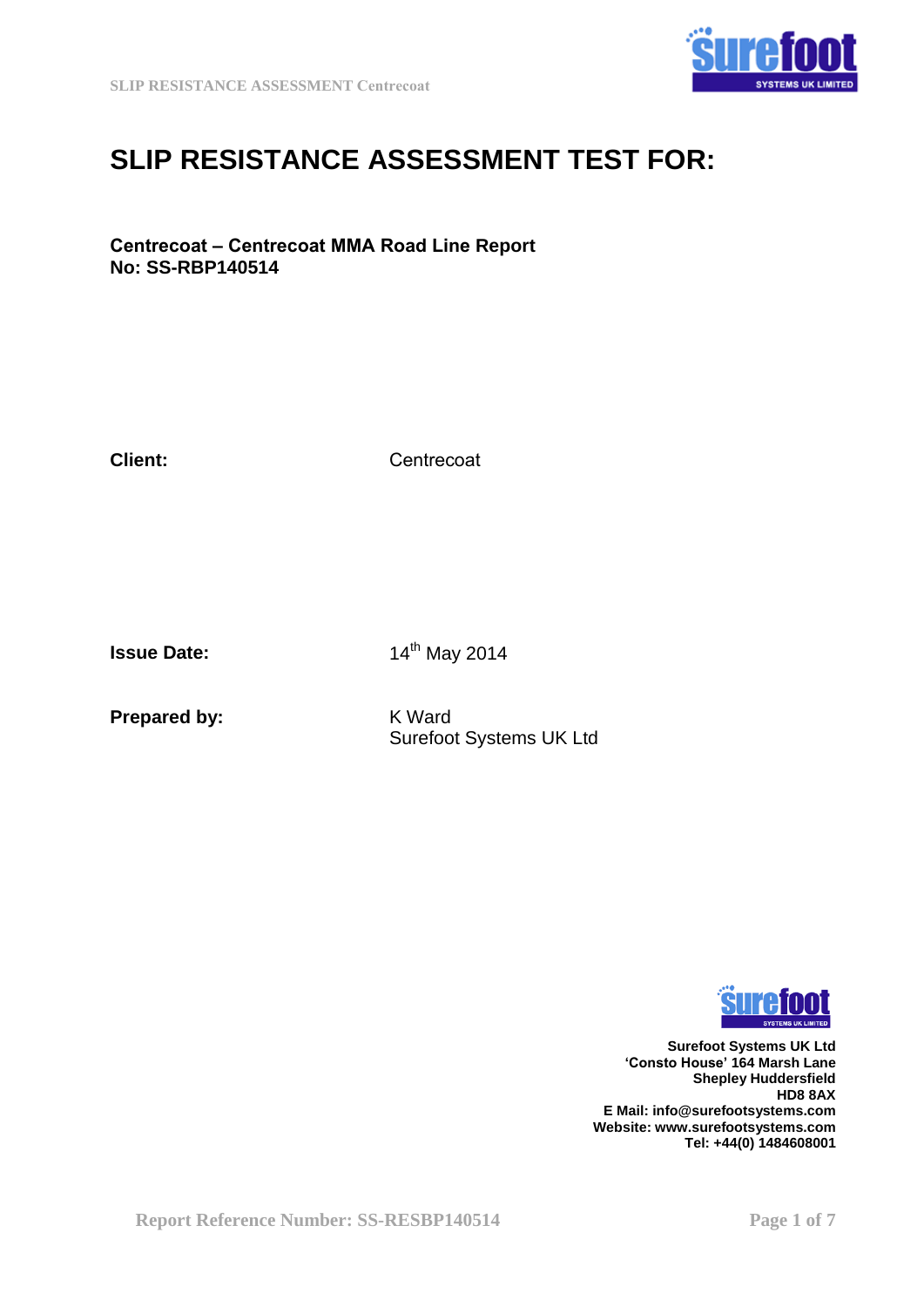

# **CONDITIONS OF ISSUE OF REPORT**

Our slip assessment testing is undertaken with due care and accuracy. The attached results are given in good faith and we believe these results to be an accurate assessment of the sample tested on the date of testing. Reported test results in no way imply that the flooring material under test is approved or endorsed by Surefoot Systems UK Ltd. Surefoot Systems UK Ltd also do not give or assume warranty or condition express or implied statutory or otherwise as to condition quality performance merchantability or fitness for the purpose of the test subject and all such warranties and conditions are hereby excluded save to the extent that such exclusion is absolutely prohibited by law.

Accordingly Karl Ward and Surefoot Systems UK Ltd, accept no liability whatsoever for the same including, without limit, for direct, indirect or consequential loss, business interruption, loss of profits, production, contracts, goodwill incurred by the client as a result of information contained within this report.

## **FURTHER INFORMATION**

Requests for further additional information on the subject of this report or other queries should be addressed to:

## **K Ward Surefoot Systems UK Ltd 164 Marsh Lane Shepley Huddersfield HD8 8AX REFERENCES**

- 1. United Kingdom Slip Resistance Group 2011, The Measurement of Floor Slip Resistance Guidelines Recommended by the UK Slip Resistance Group Issue 4
- 2. BS 7976 2 2013: Pendulum testers part 2: Method of operation
- 3. Pie, PW Harrison, H.W 2003, BRE Building Elements: Floors and Flooring performance, diagnosis, maintenance, repair and the avoidance of defects. BRE report 460, 2003
- 4. Harper, F.C, Warlow, W.J and Clarke, B.I 1961, The forces applied to the floor by the foot in walking. National Building Studies Research Paper 32, Building Research Station , Her Majesty's Stationery Office, London, England
- 5. Greater London Council 1971. Slip resistance of floors stairs and paving's GLC Department of Architecture and Civic Design, Bulletin No 43 (2<sup>nd</sup> Series) March 1971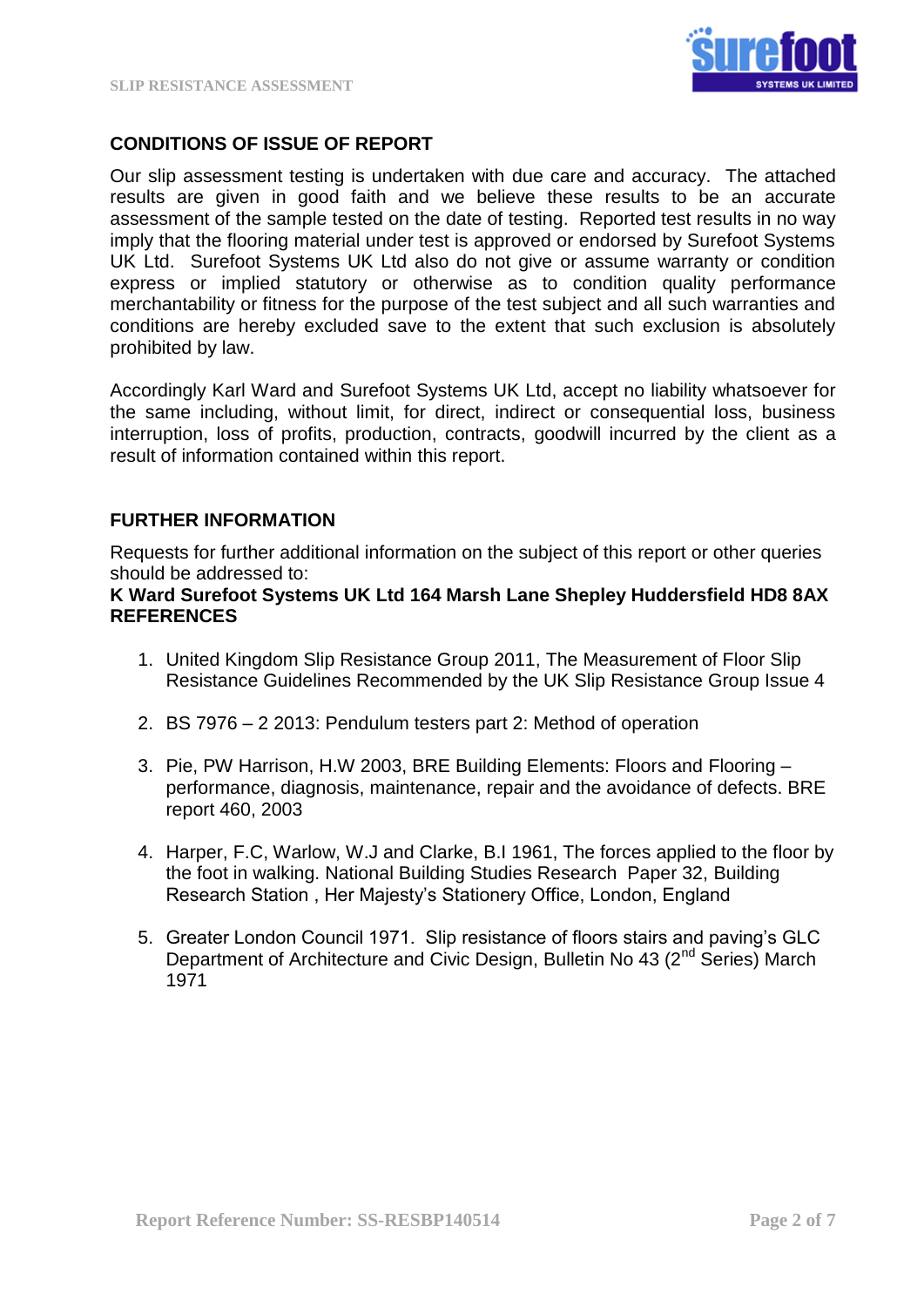

# **CONTENTS**

- 1. INTRODUCTION
- 2. PENDULUM TEST METHODS
- 3. UNITED KINGDOM SLIP RESISTANCE GUIDELINES
- 4. CONTROL MEASURE TO PREVENT SLIPS
- 5. TEST EQUIPMENT
- 6. SLIP ASSESSMENT RESULTS
- 7. COMMENTS
- 8. GUIDELINES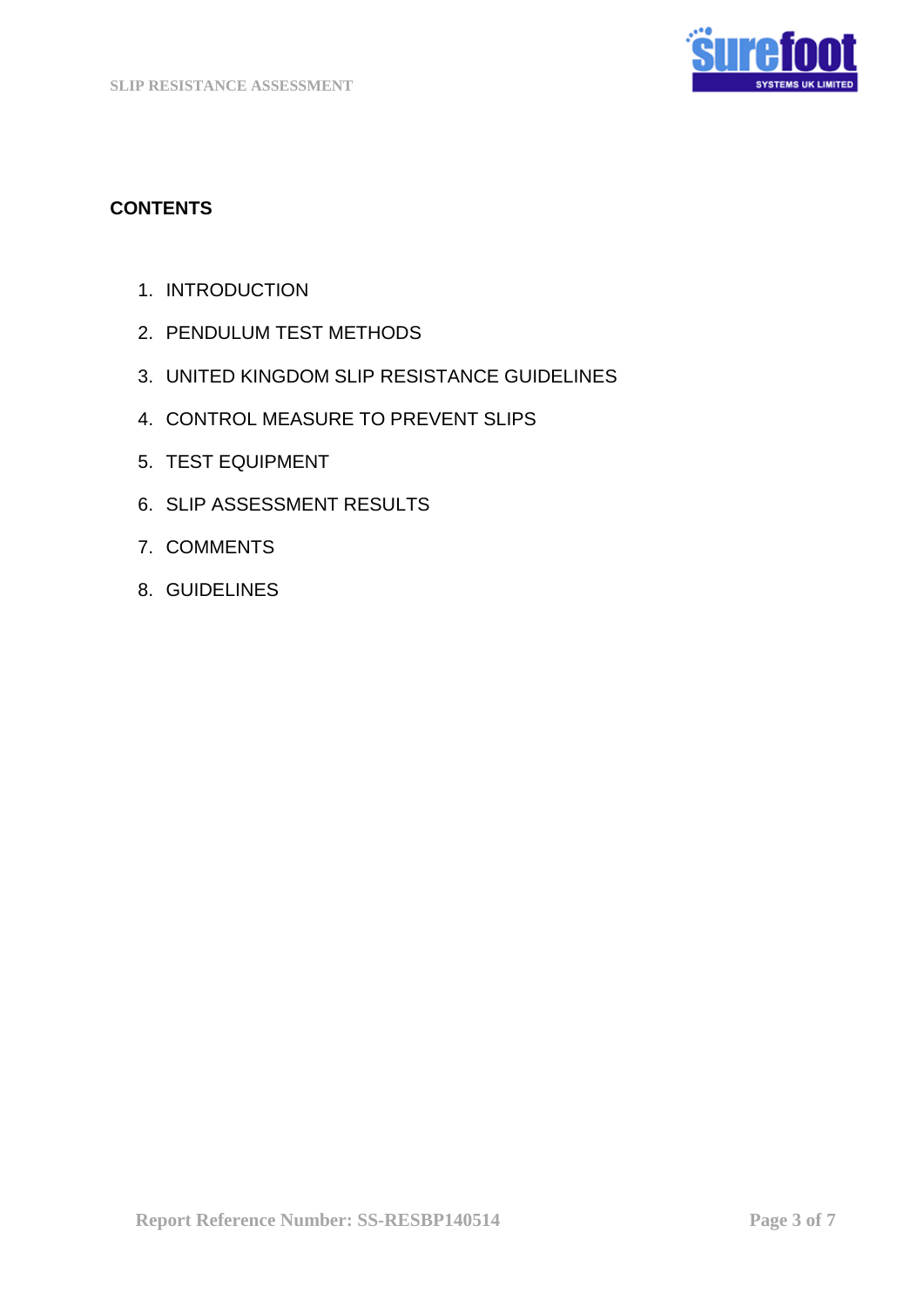

# **1. INTRODUCTION**

Surefoot Systems UK Ltd was instructed by Centrecoat Ltd to carry out slip assessment testing of a cured sample of Centrecoat MMA Road Line that is manufactured by Centrecoat.

#### **2. PENDULUM TEST METHOD – BS7976-2:2013**

In order to assess the slip resistance of the floors in question tests were undertaken using a portable Wessex TRL Pendulum slip tester. The tests were carried out in accordance with UK Slip Resistance Group (UKSRG) Guidelines issue (4.0 2011) and BS 7976 – 2 2013 as recommended by the UK Health & Safety Executive. Measurements of the floors surface Pendulum Test Value (PTV) which is closely related to the coefficient of dynamic friction were measured using a fully calibrated Wessex Pendulum machine. Testing was carried using the slider 96 developed to replicate a shoe soul with moderate slip resistance in dry & wet conditions.

Pendulum testing is a method that models the formation of a hydrodynamic squeeze film between the floor and shoe sole, a major factor in wet slip accidents. The test operates by the pendulum arm being raised to the horizontal position and clamped. The arm is then released by the operator and the arm then swings freely driving a pointer around the graduated scale and the retardation of the pendulum arm as it moves across the surface is recorded. The recorded value is representative of the resistance due to friction of the floor covering against the moving pendulum. This simulates the walking action of a person over the surface.

#### **3. United Kingdom Slip Resistance Guidelines**

The UKSRG classification of slip potential is based on research undertaken by the UK Building Research Establishment (BRE) The level of friction required by a person to walk without slipping is related to the speed of movement and the step length. The level of friction required also varies from person to person, where persons required level of coefficient of friction is greater than that available from the interaction of the shoe soul, flooring material and any contamination the person will experience a slip accident. The classifications arriving from the BRE study apply to basic conditions e.g. for low activity normal walking environments. Activities such as rushing pulling pushing or turning in any environment are likely to require a higher level of friction than normal walking. Some individuals will experience minor slips from which they can recover their balance without a fall occurring so every slip does not result in a fall accident.

#### **4. Control Measure to Prevent Slips**

Where reasonably practical control measures outlined in the HSE guidelines (http://www.hsegov.uk/slips/employersriskas.htm) should be used to control the risk of slips. Attention should therefore be paid to the minimisation of floor contamination before any action is taken to modify or replace the floor surface material or substrate. However the level of contamination required to increase the risk of slips is considered to be minimal. Therefore floors know to be slippery when contaminated must be kept thoroughly clean and dry to maintain satisfactory slip resistance. Where this is not possible consideration should be given to floor surface modification or replacement.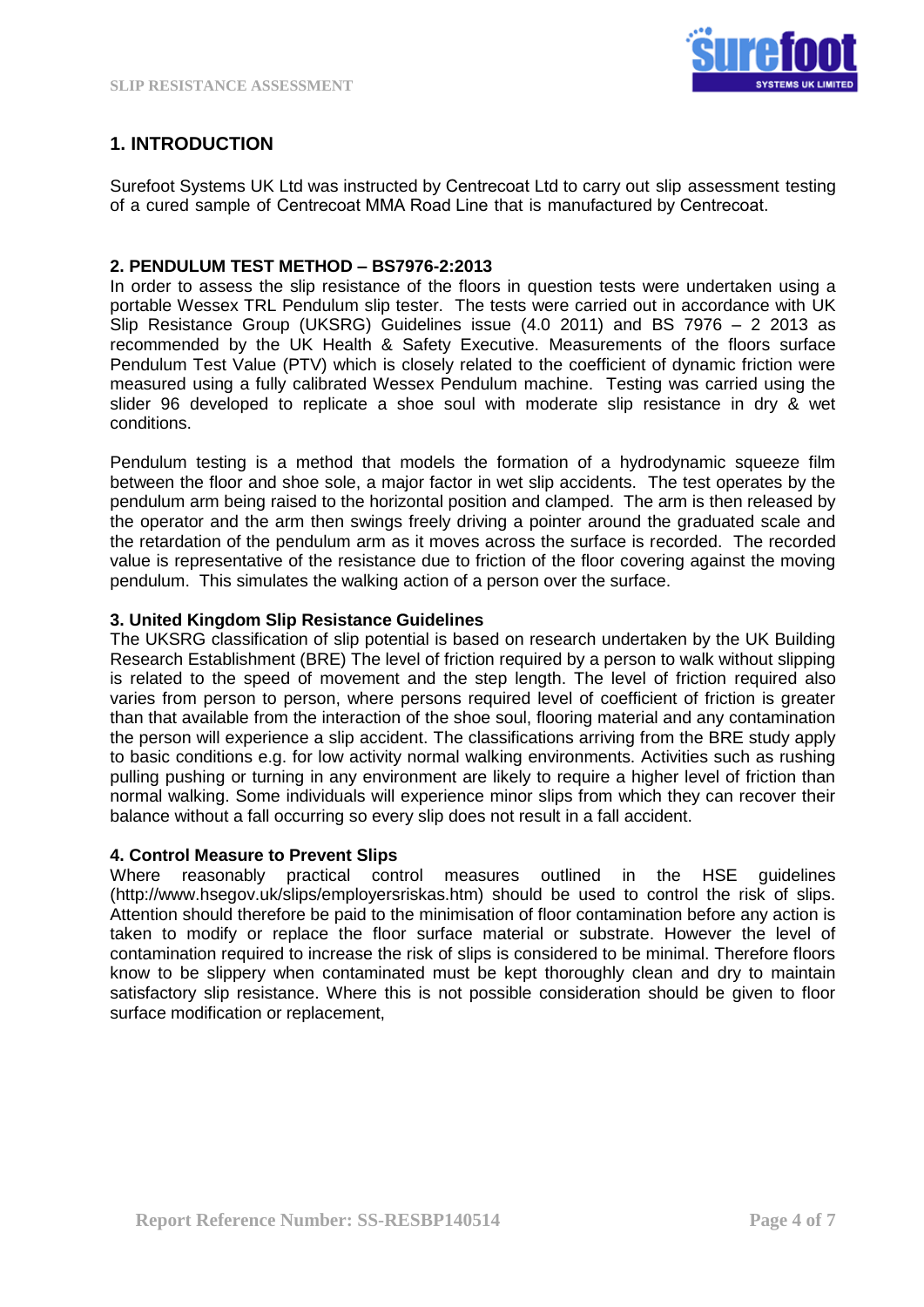

# **5. TEST EQUIPMENT**

## **Wessex Portable Pendulum Skid Tester**

| Serial Number:           | SK1673                              |
|--------------------------|-------------------------------------|
| Calibrated By:           | <b>Knightcott Surface Solutions</b> |
| <b>Calibration Date:</b> | 18.03.2014                          |
| Certificate Number:      | CN165                               |
| <b>Calibration Due</b>   | 17.03.2015                          |

**Notes:** Calibration checks are carried out regularly in house using float glass Pavigres tile and lapping film. In addition an annual calibration is undertaken by an independent UKAS accredited organisation as per BS 7976-3.

# **Daily Calibration Test Values Date: 14.05.14 (96Slider)**

|                                | PTV |    |    |    | <b>Mean</b> | <b>Expected</b> |          |
|--------------------------------|-----|----|----|----|-------------|-----------------|----------|
| Lapping<br><b>Film</b>         | 61  | 61 | 60 | 61 | 62          | 61              | 59-64    |
| <b>Float Glass</b>             | 10  | 10 | 10 | 10 | 10          | 10              | $5 - 10$ |
| <b>Pavigres</b><br><b>Tile</b> | 33  | 33 | 32 | 33 | 33          | 33              | 32-36    |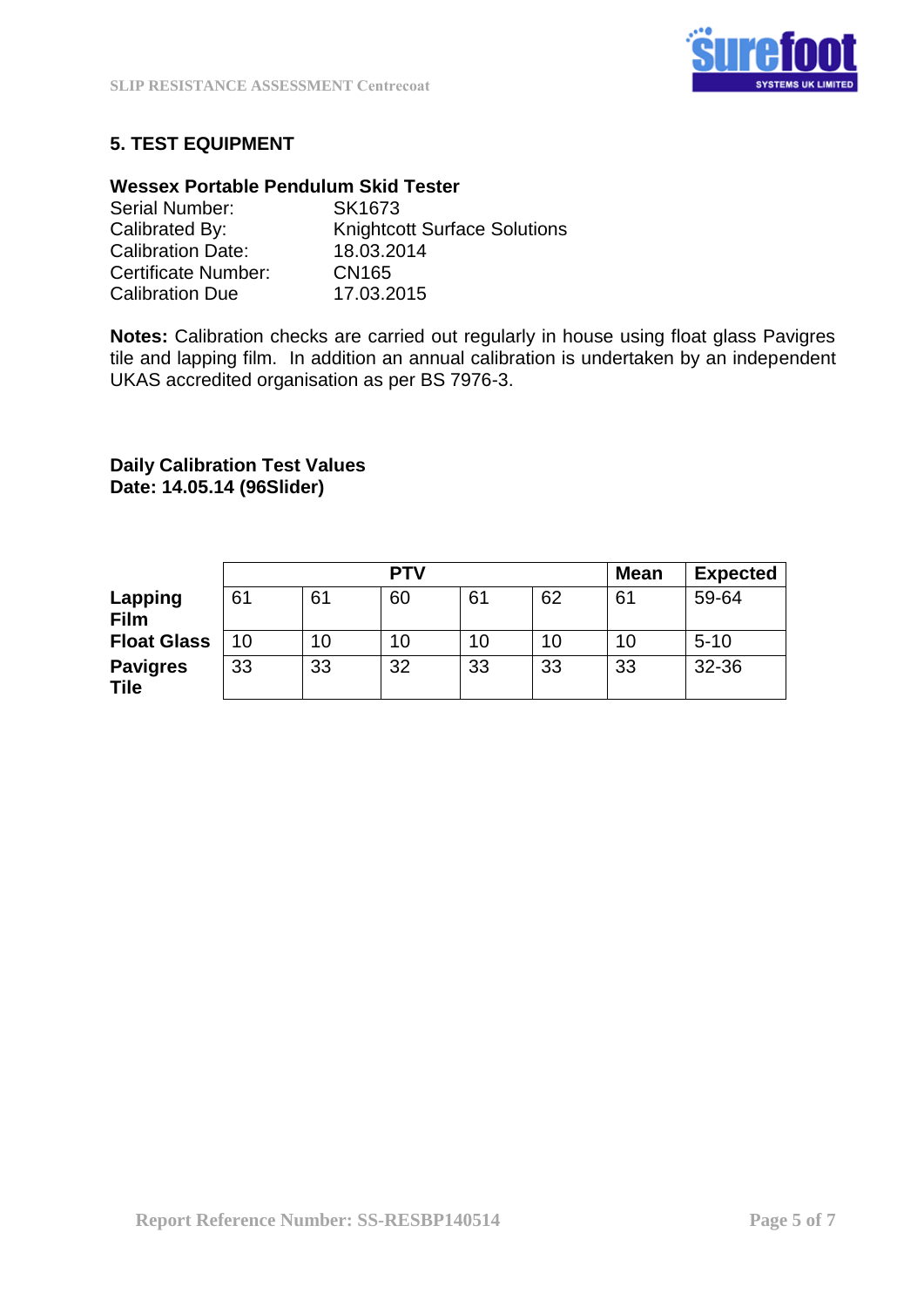

## **6. RESULTS OF SLIP TESTS – Centrecoat**

**Date Tested:** 14.05.14 **Equipment Used:** Portable Wessex Pendulum Slip Assessment Tester "(96" Slider) **Equipment ID No:** SK1673 **Calibration No: CN 89<br>Calibration Date: 15.03.13 Calibration Date: Expiry Date:** 14.03.14 **Calibration Company:** Knightcott Surface Solutions

| <b>FLOORING SAMPLE</b>   | <b>DRY PTV</b> | <b>WET PTV</b> |
|--------------------------|----------------|----------------|
| Centrecoat MMA Road Line | 75             | 60             |

## **7. COMMENTS**

The sample tested recorded a typical PTV or Pendulum test Value of 75 in the dry test using the "96" slider (common shoe soul). This equates to a slip risk potential of "Low Risk"

When testing the sample in wet conditions using the same slider the test recorded a typical PTV of 60. This equates to a slip risk potential in wet conditions of "Low Risk"